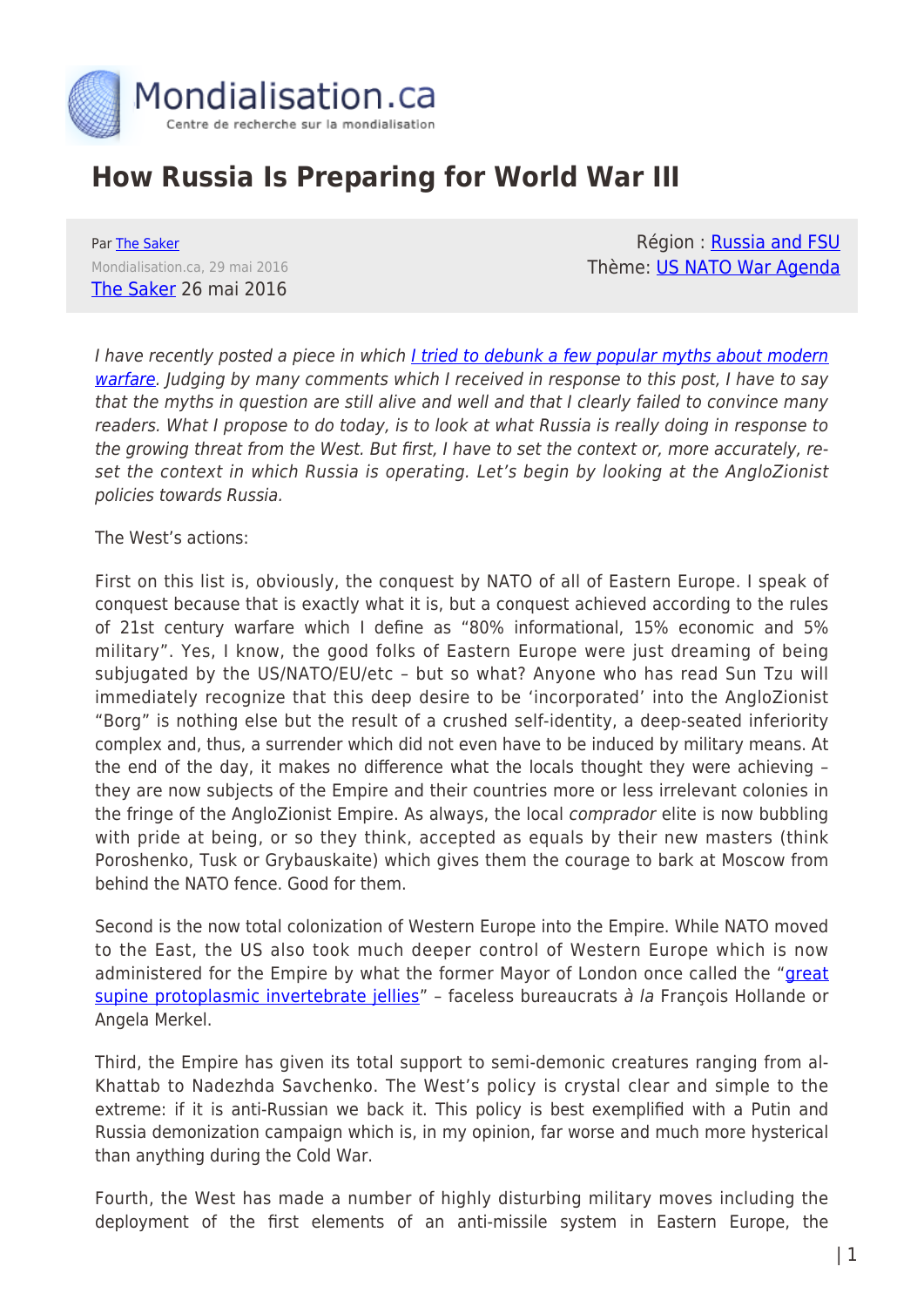dispatching of various forms of rapid reaction forces, the deployment of a few armored units, etc. NATO now has forward deployed command posts which can be used to support the engagement of a rapid reaction force.

What does all this add up to?

Right now, nothing much, really. Yes, the NATO move right up to the Russian borders is highly provocative, but primarily in political terms. In purely military terms, not only is this a very bad idea (see cliché #6 [here\)](http://thesaker.is/debunking-popular-cliches-about-modern-warfare/), but the size of the actual forces deployed is, in reality, tiny: the ABM system currently deployed can, at best, hope to intercept a few missiles (10-20 depending on your assumptions) as for the conventional forces they are of the battalion size (more or less 600 soldiers plus support). So right now there is categorically no real military threat to Russia.

So why are the Russians so clearly upset?

Because the current US/NATO moves might well be just the first steps of a much larger effort which, given enough time, might begin presenting a very real danger for Russia.

Furthermore, the kind of rhetoric coming out of the West now is not only militaristic and russophobic, it is often outright messianic. The last time around the West had a flare up of its 1000 year old chronic "messianic syndrome" condition Russia lost 20 (to 30) million people. So the Russians can be forgiven if they are paying a great deal of attention to what the AngloZionist propaganda actually says about them.

The Russians are most dismayed at the re-colonization of western Europe. Long gone are the days when people like Charles de Gaulle, Helmut Schmidt or François Mitterrand, were in charge of Europe's future. For all their very real faults, these men were at least real patriots and not just US colonial administrators. The 'loss' of Western Europe is far more concerning for the Russians than the fact that ex-Soviet colonies in Eastern Europe are now under US colonial administration. Why?

Look at this from the Russian point of view.

The Russians all see that the US power is on the decline and that the dollar will, sooner or later, gradually or suddenly, lose its role as the main reserve and exchange currency on the planet (this process has already begun). Simply put – unless the US finds a way to dramatically change the current international dynamic the AngloZionist Empire will collapse. The Russians believe that what the Americans are doing is, at best, to use tensions with Russia to revive a dormant Cold War v2 and, at worst, to actually start a real shooting war in Europe.

So a declining Empire with a vital need for a major crisis, a spineless Western Europe unable to stand up for its own interest, a subservient Eastern Europe just begging to turn into a massive battlefield between East and West, and a messianic, rabidly russophobic rhetoric as the background for an increase in military deployments on the Russian border. Is anybody really surprised that the Russians are taking all this very, very serious even if right now the military threat is basically non-existent?

The Russian reaction

So let us now examine the Russian reaction to Empire's stance.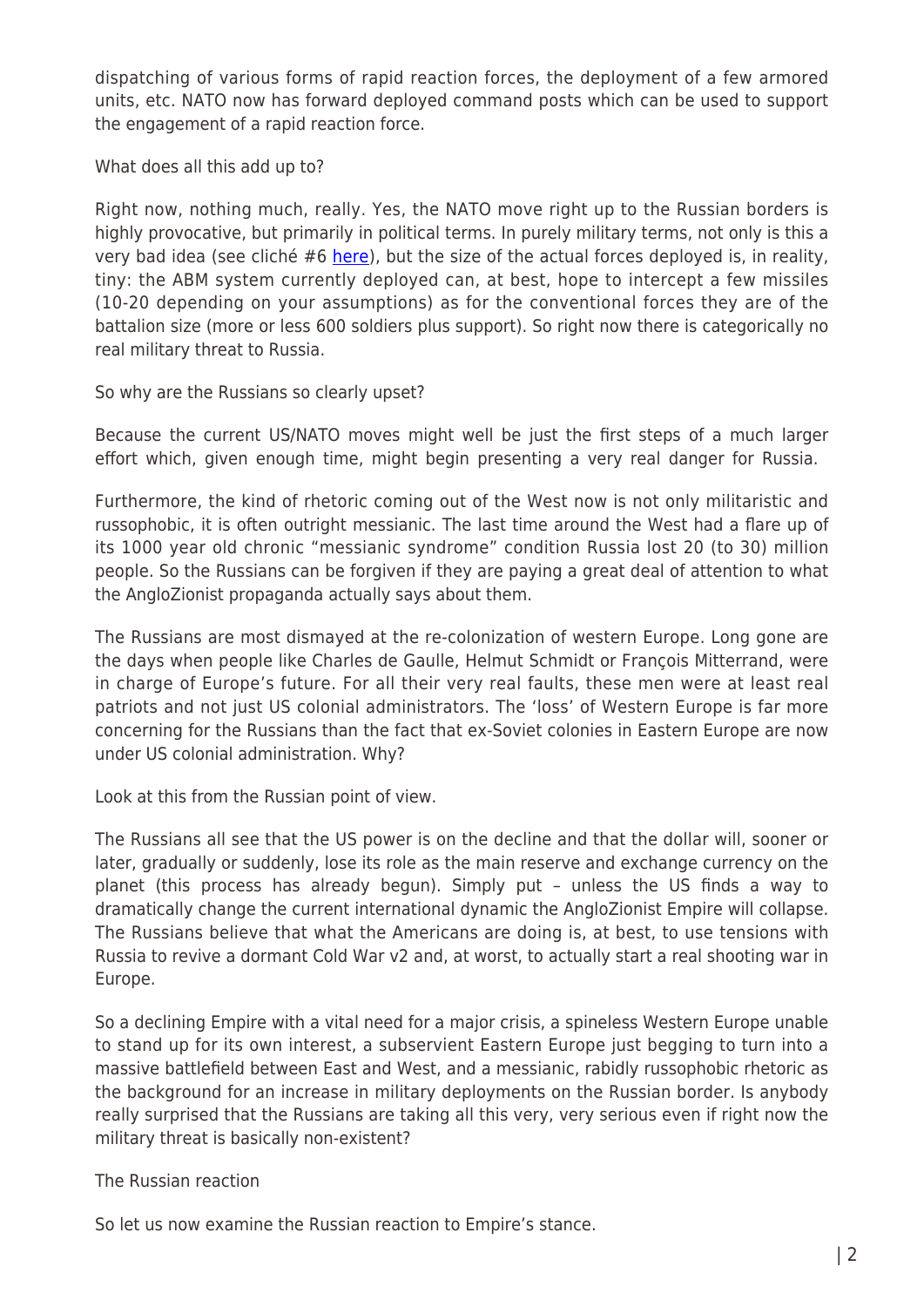First, the Russians want to make darn sure that the Americans do not give in into the illusion that a full-scale war in Europe would be like WWII which saw the US homeland only suffer a few, tiny, almost symbolic, attacks by the enemy. Since a full scale war in Europe would threaten the very existence of the Russian state and nation, the Russians are now taking measures to make darn sure that, should that happen, the US would pay an immense price for such an attack.

Second, the Russians are now evidently assuming that a conventional threat from the West might materialize in the foreseeable future. They are therefore taking the measures needed to counter that conventional threat.

Third, since the USA appears to be dead set into deploying an anti-ballistic missile system not only in Europe, but also in the Far East, the Russians are taking the measures to both defeat and bypass this system.

The Russian effort is a vast and a complex one, and it covers almost every aspect of Russian force planing, but there are four examples which, I think, best illustrate the Russian determination not to allow a 22 June 1941 to happen again:

- The re-creation of the First Guards Tank Army (in progress)
- The deployment of the Iskander-M operational-tactical missile system (done)
- The deployment of the Sarmat ICBM (in progress)
- The deployment of the Status-6 strategic torpedo (in progress)

The re-creation of the First Guards Tank Army

It is hard to believe, but the fact is that between 1991 and 2016 Russia did not have a single large formation (division size and bigger) in its Western Military District. A few brigades, regiments and battalions which nominally were called an "Army". To put it simply – Russia clearly did not believe that there was a conventional military threat from the West and therefore she did not even bother deploying any kind of meaningful military force to defend from such a non-existing threat. By the way, that fact should also tell you everything you need to know about Russian plans to invade the Ukraine, Poland or the Baltics: this is utter nonsense. This has now dramatically changed.

Russia has officially announced that the First Guards Tank Army (a formation with a [prestigious and very symbolic history\)](https://en.wikipedia.org/wiki/1st_Guards_Tank_Army_(Soviet_Union)). This Guards Tank Army will now include the 4th "Kantemirov" Guards Tank Division, the 2nd "Taman" Guards Motorized Rifle Division, the 6th Tank Brigade, the 27th Guards Motor Rifle Brigade Sevastopol and many support units. This Army's HQ will be located in the Odinstovo suburb of Moscow. Currently the Army is equipped with T-72B3 and T-80 main battle tanks, but they will be replaced by the brand new and revolutionary [T-14 Armata tank](http://taskandpurpose.com/why-russias-new-tanks-are-a-wake-up-call-for-the-us/) while the current infantry fighting vehicles and armored personnel carriers will be replaced by the new [APC](https://en.wikipedia.org/wiki/Bumerang) and [IFV](https://en.wikipedia.org/wiki/Kurganets-25). In the air, these armored units will be protected and supported by Mi-28 and Ka-52 attack helicopters. Make no mistake, this will be a very large force, exactly the kind of force needed so smash through an attacking enemy forces (by the way, the 1TGA was present at the Kursk battle). I am pretty sure that by the time the 1TGA is fully organized it will become the most powerful armored formation anywhere between the Atlantic and the Urals (especially in qualitative terms). If the current tensions continue or even worsen, the Russians could even augment the 1TGA to a type of 21st century "Shock Army" with increased mobility and specializing in breaking deep into the enemy's defenses.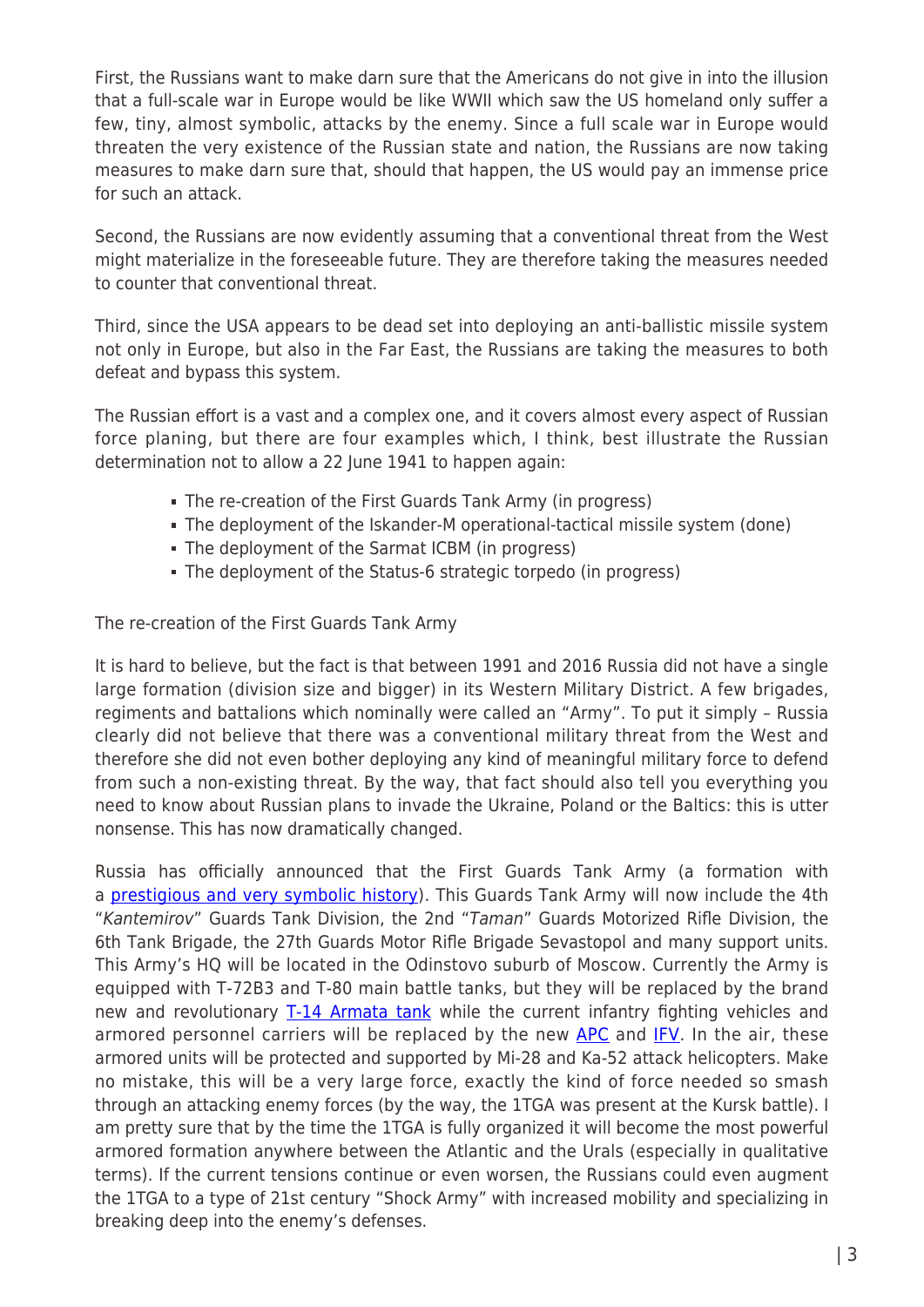The deployment of the Iskander-M operational-tactical missile system

The new Iskander-M operational tactical missile system is a formidable weapon by any standard. While technically it is a short-range tactical missile (under 1000km range, the Iskander-M has an official range of 500km), it can also fire the R-500 missile has the capability of striking at an intermediate/operational range (over 1000km, the R-500 has a range of 2000km). It is extremely accurate, it has advanced anti-ABM capabilities, it flies at hypersonic speeds and is practically undetectable on the ground (see [here](https://en.wikipedia.org/wiki/9K720_Iskander) for more details). This will be the missile tasked with destroying all the units and equipment the US and NATO have forward-deployed in Eastern Europe and, if needed, clear the way for the 1TGA.

The deployment of the Sarmat ICBM

Neither the 1TGA nor the Iskander-M missile will threaten the US homeland in any way. Russia thus needed some kind of weapon which would truly strike fear into the Pentagon and White House in the way the famous RS-36 Voevoda (aka SS-18 "Satan" in US classification) did during the Cold War. The SS-18, the most powerful ICBM ever developed, was scary enough. The RS-28 "Sarmat" [\(SS-X-30](https://en.wikipedia.org/wiki/RS-28_Sarmat) by NATO classification) brings the terror to a totally new level.

The Sarmat is nothing short of amazing. It will be capable of carrying 10-15 [MIRVed](https://en.wikipedia.org/wiki/Multiple_independently_targetable_reentry_vehicle) warheads which will be delivered in a so-called "depressed" (suborbital) trajectory and which will remain maneuverable at hypersonic speeds. The missile will not have to use the typical trajectory over the North Pole but will be capable of reaching any target anywhere on the planet from any trajectory. All these elements combined will make the Sarmat itself and its warheads completely impossible to intercept.

The Sarmat will also be capable of delivering conventional Iu-71 hypersonic warheads capable of a "kinetic strike" which could be used to strike a fortified enemy target in a nonnuclear conflict. This will be made possible by the amazing accuracy of the Sarmat's warheads which, courtesy of a recent Russian leak, we now know have a CEP of 10 meters (see screen capture)



The Sarmat's silos will be protected by a unique "active protection measures" which will include 100 guns capable of firing a "metallic cloud" of forty thousand 30mm "bullets" to an altitude of up to 6km. The Russians are also planning to protect the Sarmat with their new S-500 air defense systems. Finally, the Sarmat's preparation to start time will be under 60 seconds thanks a a highly automated launch system. What this all means is that the Sarmat missile will be invulnerable in its silo, during it's flight and on re-entry in the lower parts of the atmosphere.

It is interesting to note that while the USA has made a great deal of noise around its planned [Prompt Global Strike](https://en.wikipedia.org/wiki/Prompt_Global_Strike) system, the Russians have already begun deploying their own version of this concept.

The deployment of the Status-6 strategic torpedo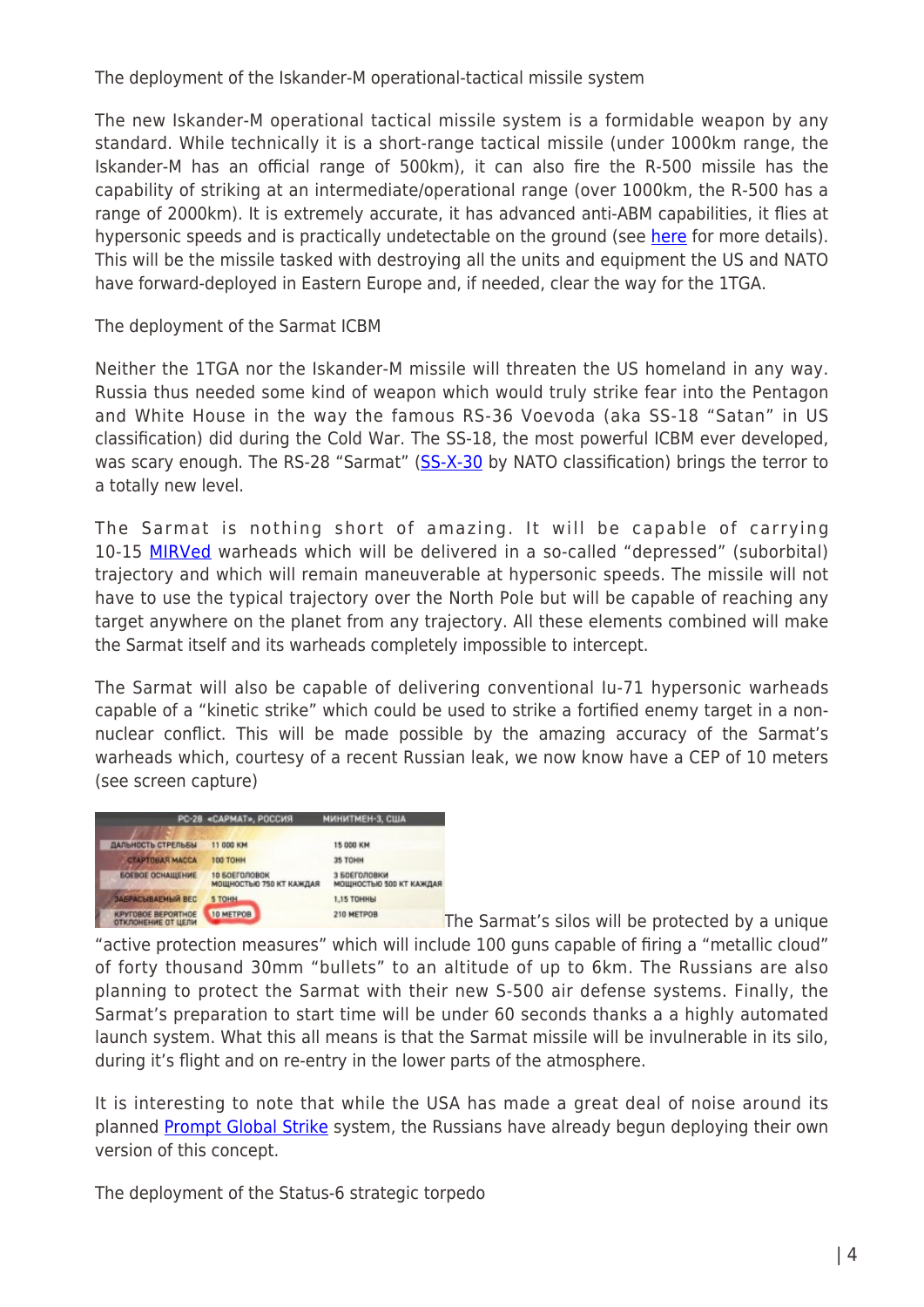Do you remember the carefully staged "leak" in November of last year when [the Russians](http://thesaker.is/did-russia-just-gently-threaten-the-usa/) ['inadvertently' showed a super dooper secret strategic torpedo on prime time news?](http://thesaker.is/did-russia-just-gently-threaten-the-usa/) Here is this (in)famous slide:



What is shown here is an "autonomous underwater vehicle" which has advanced navigational capabilities but which can also be remote controlled and steered from a specialized command module. This vehicle can dive as deep as 1000m, at a speed up to 185km/h and it has a range of up to 10'000km. It is delivered by specially configured submarines.

The Status-6 system can be used to target aircraft carrier battle groups, US navy bases (especially SSBN bases) and, in its most frighting configuration, it can be used to deliver [high-radioactivity cobalt bombsc](https://en.wikipedia.org/wiki/Cobalt_bomb)apable of laying waste to huge expanses of land. The Status-6 delivery system would be a new version of the T-15 torpedo which would be 24m long, 1,5m wide weigh 40 tons and capable of delivering a 100 megaton warhead which would make it twice as powerful as the most powerful nuclear device ever detonated, the Soviet [Czar-bomb](https://en.wikipedia.org/wiki/Tsar_Bomba) (57 megatons). Hiroshima was only 15 kilotons.

Keep in mind that most of the USA's cities and industrial centers are all along the coastline which makes them extremely vulnerable to torpedo based attacks (be it Sakharov's proposed "[Tsunami bomb"](https://www.facebook.com/john.bengtson.9/posts/10202519228606552) or the Status-6 system). And, just as in the case of the Iskander-M or the Sarmat ICBM, the depth and speed of the Status-6 torpedo would make it basically invulnerable to incerception.

## Evaluation:

There is really nothing new in all of the above, and US military commanders have always known that. All the US anti-ballistic missile systems have always been primarily a financial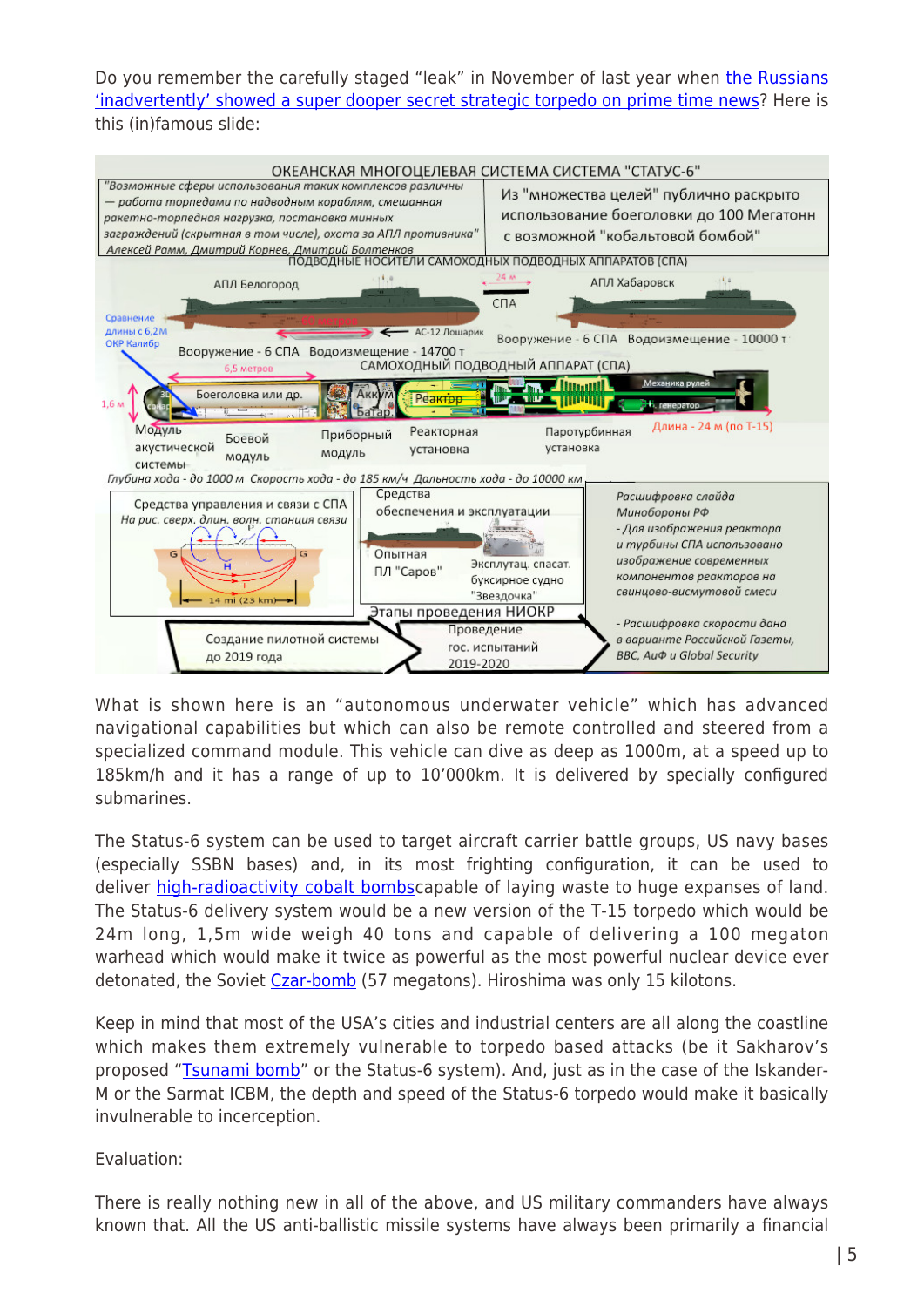scam, from Reagan's "Star Wars" to Obama's "anti-Iranian ABM". For one thing, any ABM system is susceptible to 'local saturation': if you have X number ABM missile protecting a Y long space against an X number of missiles, all that you need to do is to saturate only one sector of the Y space with \*a lot\* of real and fake missiles by firing them all together through one small sector of the Y space the ABM missile system is protecting. And there are plenty of other measures the Russians could take. They could put just one single SLBM capable submarine in Lake Baikal making it basically invulnerable. There is already some discussion of that idea in Russia. Another very good option would be to re-activate the Soviet [BzhRK rail-mobile ICBM](https://en.wikipedia.org/wiki/RT-23_Molodets). Good luck finding them in the immense Russian train network. In fact, the Russians have plenty of cheap and effective measure. Want me to list one more?

## Sure!

Take the [Kalibr cruise-missile](https://en.wikipedia.org/wiki/3M-54_Klub) recently seen in the war in Syria. Did you know that it can be shot from a typical commerical container, like the ones you will find on trucks, trains or ships? Check out this excellent video which explains this:

Just remember that the Kalibr has a range of anywhere between 50km to 4000km and that it can carry a nuclear warhead. How hard would it be for Russia to deploy these cruise missiles right off the US coast in regular container ships? Or just keep a few containers in Cuba or Venezuela? This is a system which is so undetectable that the Russians could deploy it off the coast of Australia to hit the NSA station in Alice Springs if they wanted, an nobody would even see it coming.

The reality is that the notion that the US could trigger a war against Russia (or China for that matter) and not suffer the consequences on the US mainland is absolutely ridiculous. And yet, when I hear all the crazy talk by western politicians and generals I get the impression that they are forgetting about this undeniable fact. Frankly, even the current threats against Russia have a 'half-backed' feel to them: a battalion here, another one there, a few missiles here, a few more there. It is like the rulers of the Empire don't realize that it is a very, very bad idea to constantly poke a bear when all you are carrying with you is a pocket-knife. Sometimes the reaction of western politicians remind me of the thugs who try to rob a gas station with a plastic or empty gun and who are absolutely stunned with they get gunned down by the owner or the cops. This kind of thuggery is nothing more than a form of "suicide by cop" which never ends well for the one trying to get away with it.

So sometimes things have to be said directly and unambiguously: western politicians better not believe in their own imperial hubris. So far, all their threats have achieved is that the Russians have responded with a many but futile verbal protests and a full-scale program to prepare Russia for WWIII.

As I have written many times, Russians are very afraid of war and they will go out of their way to avoid it. But they are also ready for war. This is a uniquely Russian cultural feature which the West has misread an innumerable number of time over the past 1000 years or so. Over and over again have the Europeans attacked Russia only to find themselves into a fight they would never have imagined, even in their worst nightmares. This is why the Russians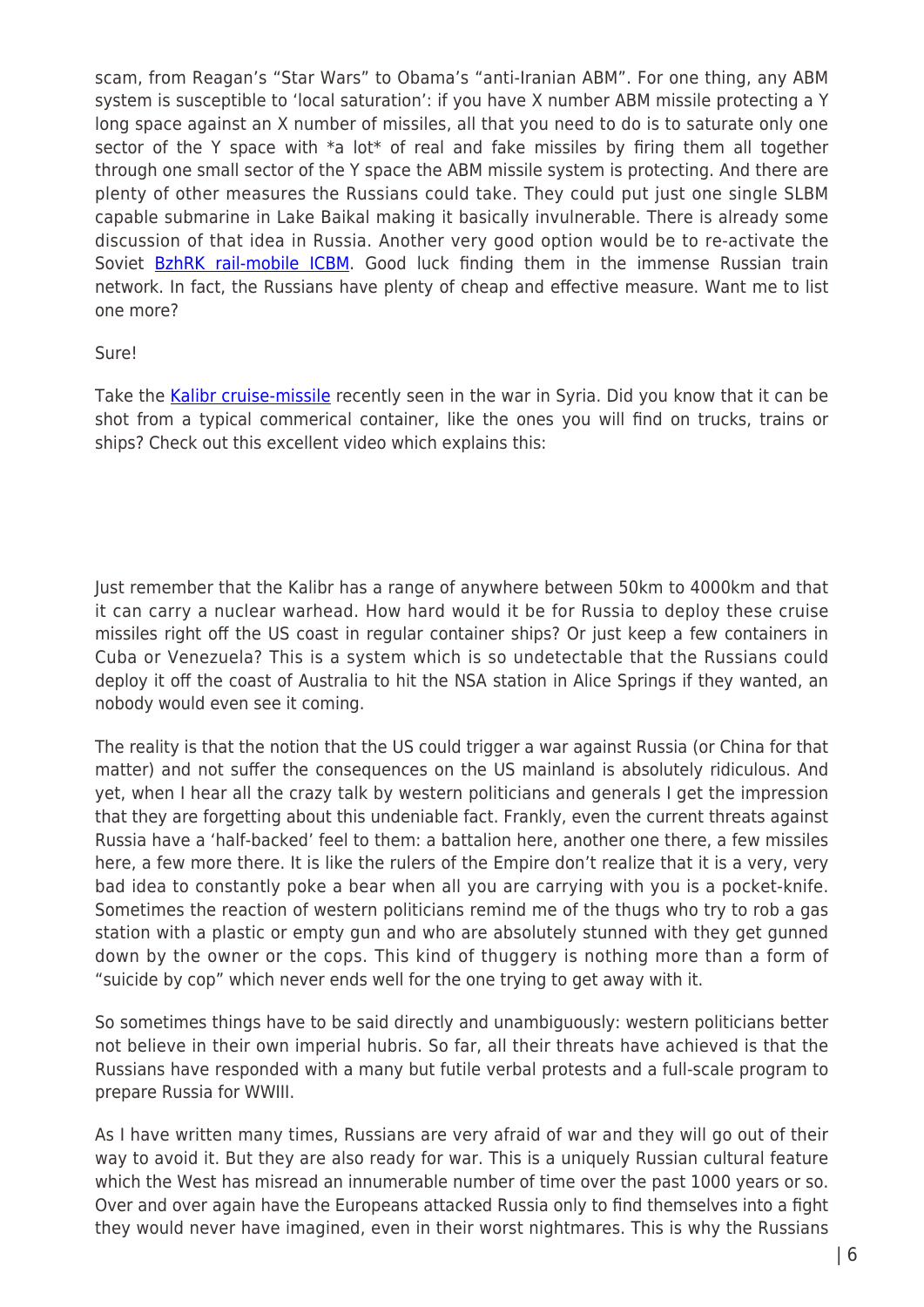like to say that "Russia never starts wars, she only ends them".

There is a profound cultural chasm between how the West views warfare and how the Russians do. In the West, warfare is, really, "the continuation of politics by other means". For Russians, it is a ruthless struggle for survival. Just look at generals in the West: they are polished and well mannered managers much more similar to corporate executives than with, say, Mafia bosses. Take a look at Russian generals (for example, watch the Victory Day parade in Moscow). In comparison to their western colleagues they look almost brutish, because first and foremost they are ruthless and calculating killers. I don't mean that in a negative way – they often are individually very honorable and even kind men, and like every good commander, they care for their men and love their country. But the business they are in in not the continuation of politics by other means, the business they are in is survival. At all cost.

You cannot judge a military or, for that matter, a nation, by how it behaves when it triumphs, when it is on the offensive pursing a defeated enemy. All armies look good when they are winning. You can really judge of the nature of a military, or a nation, at its darkest hour, when things are horrible and the situation worse than catastrophic. That was the case in 1995 when the Eltsin regime ordered a totally unprepared, demoralized, poorly trained, poorly fed, poorly equipped and completely disorganized Russian military (well, a few hastily assembled units) to take Grozny from the Chechens. It was hell on earth. Here is some footage of General Lev Rokhlin in a hastily organized command post in a basement inside Grozy. He is as exhausted, dirty and exposed as any of his soldiers. Just look at his face and look at the faces of the men around him. This is what the Russian army looks like when it is in the depth of hell, betrayed by the traitors sitting in the Kremlin and abandoned by most if the Russian people (who, I am sorry to remind here, mostly were only were dreaming of McDonalds and Michael Jackson in 1995).

Can you imagine, say, General Wesley Clark or David Petraeus fighting like these men did?

Check out this video of General Shamanov reading the riot act to a local Chechen politician (no translation need):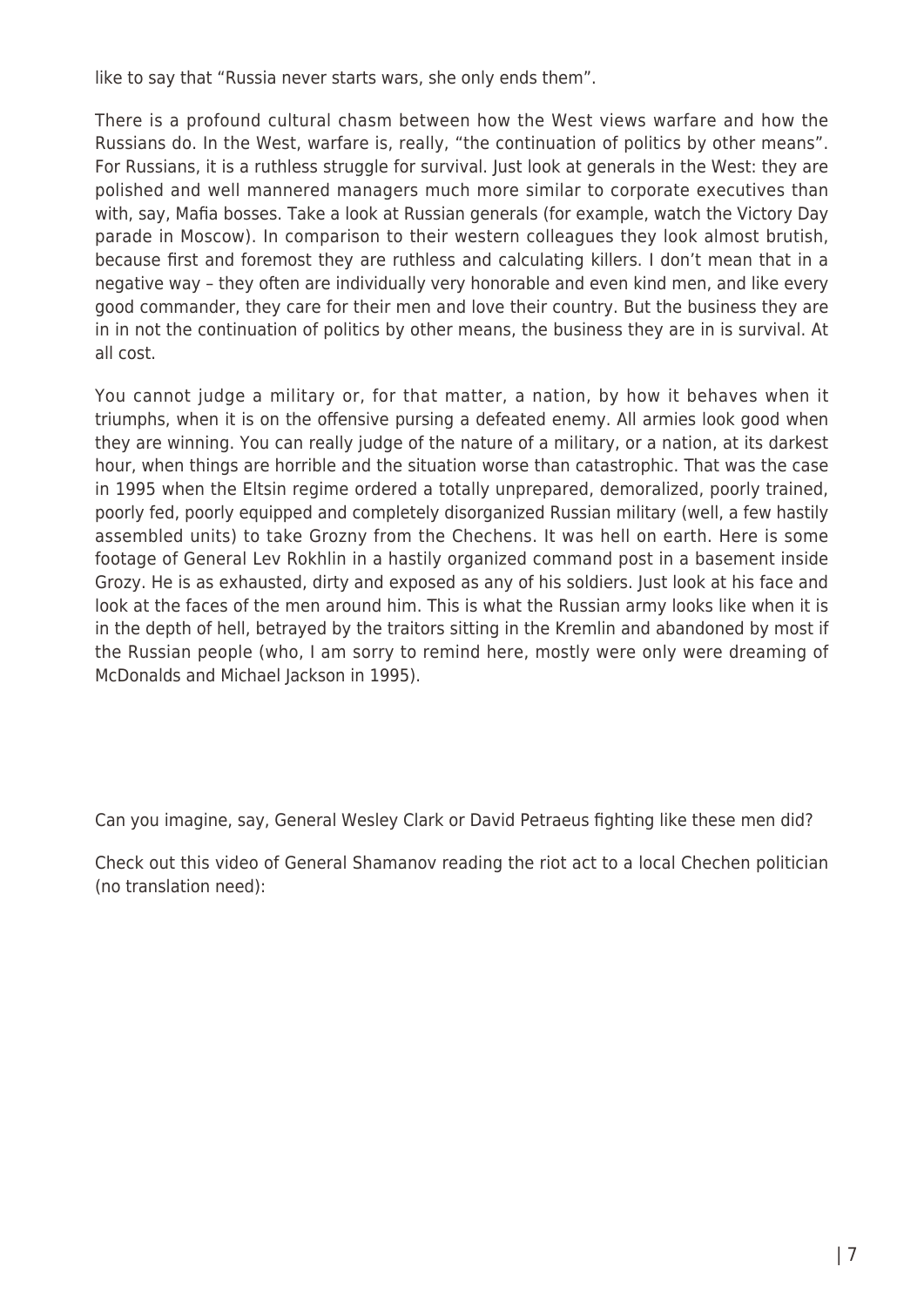

Shamanov nowadays is the Commander in Chief of the Airborne Forces (see photo) whose size Putin quietly doubled [to 72'000](http://www.examiner.com/article/russia-to-double-size-of-airborne-forces-over-the-next-7-years), something I mentioned in the past as highly relevant, especially in comparison with the rather tepid force level increases announced by NATO (see ["EU suidice by reality denial](http://thesaker.is/the-eus-suicide-by-reality-denial/)"). To get a feel for what modern Russian airborne forces are like, check out [this](http://thesaker.is/a-look-into-the-modern-russian-airborne-forces/) article.

It is not my intention here to glorify nuclear war or the Russian Armed Forces. The reason for this, and many other, articles is to try to raise the alarm about what I see is happening nowadays. Western leaders are drunk on their own imperial hubris, nations which in the past were considered as minor stains on a map now feel emboldened to constantly provoke a nuclear superpower, Americans are being lied to and promised that some magical high tech will protect them from war while the Russians are seriously gearing up for WWIII because they have come to the conclusion that the only way to prevent that war is to make absolutely and unequivocally clear to the AngloZionists that they will [never survive a war](http://www.businessinsider.com/a-spherical-bunker-in-russia-was-the-most-secure-place-in-the-entire-cold-war-2015-3) [with Russia, even if every single Russian is killed.](http://www.businessinsider.com/a-spherical-bunker-in-russia-was-the-most-secure-place-in-the-entire-cold-war-2015-3)

I remember the Cold War well. I was part of it. And I remember that the vast majority of us, on both sides, realized that a war between Russia and the West must be avoided at all costs. Now I am horrified when I read articles by senior officials seriously discussing such a possibility.

Just read this article, please: [What would a war between the EU and Russia look like?](https://www.quora.com/What-would-a-war-between-the-EU-and-Russia-look-like/answer/Sorin-Adam-Matei-1) Here is what this guy writes:

To the poetically inclined, the Russian military looks more like a gigantic pirate crew, than a regular army. The ones who rule are the ones with the sharpest cutlass and biggest mouth, typically some scurvy infested mateis who rely on the support of their mates to make any unpopular "officer" walk the plank… Or, more apt, they resemble the members of the cossack horde, run by the brashier warriors… While these troops can be very brave, at times, they are not effective in the field against a well regulated and trained modern military machine. Given this, it is improbably, ney, impossible for ordinary Russian troops to conduct operations of major consequence at more than platoon level against any disciplined armies, especially the US, British, German, or French.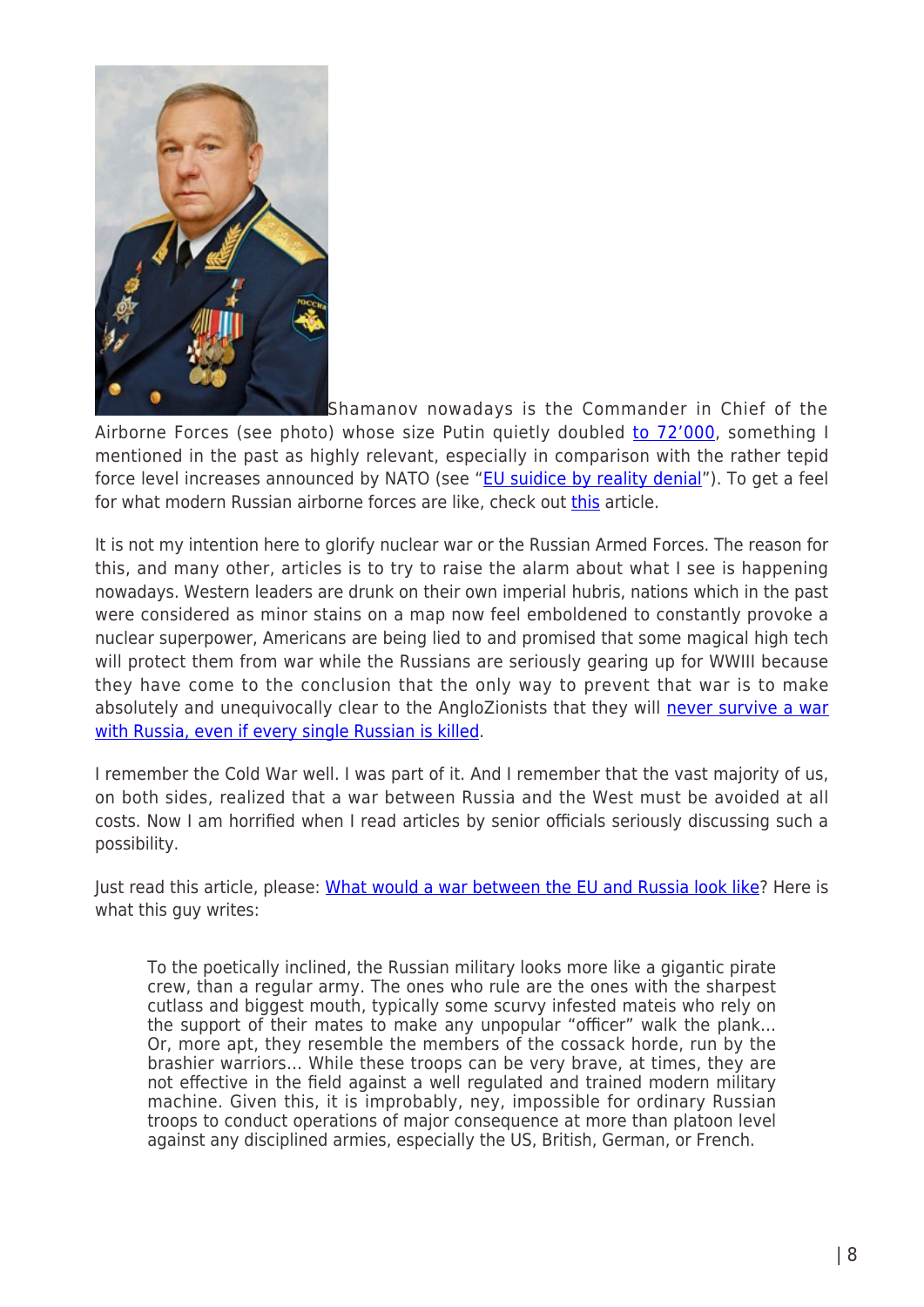

"For our zoo" (old Western dream)

This kind of writing really scares me. Not because of the imbecilic and racist stupidity of it, but because it largely goes unchallenged in the mainstream media. Not only that, there are plenty such articles written elsewhere (see [here,](http://nationalinterest.org/blog/the-buzz/not-so-scary-why-russias-military-paper-tiger-14136) [here](http://www.thefiscaltimes.com/Articles/2014/04/30/Russia-s-Military-Bear-Paper-Tiger) or [here](http://imrussia.org/en/analysis/world/2389-russias-military-is-a-paper-tiger-in-the-baltic)). Of course, the authors of that kind of "analyses" make their money precisely the kind of manic cheer-leading for the western forces, but that is exactly the mindset which got Napoleon and Hitler in trouble and which ended with Russian forces stationed in Paris and Berlin. Compare that kind of jingoistic and, frankly, irresponsible nonsense with what a real military commander, Montgomery, had to say on this topic:

The next war on land will be very different from the last one, in that we shall have to fight it in a different way. In reaching a decision on that matter, we must first be clear about certain rules of war. Rule 1, on page I of the book of war, is: "Do not march on Moscow". Various people have tried it, Napoleon and Hitler, and it is no good. That is the first rule.

So who do you trust? Professional cheerleaders or professional soldiers? Do you really believe that Obama (or Hillary), Merkel and Hollande will do better than Napoleon or Hitler?

If the AngloZionist 'deep state' is really delusional enough to trigger a war with Russia, in Europe or elsewhere, the narcissistic and hedonistic West, drunk on its own propaganda and hubris, will discover a level of violence and warfare it cannot even imagine and if that only affected those responsible for these reckless and suicidal policies it would be great. But the problem is, of course, that many millions of us, simple, regular people, will suffer and die as a consequence of our collective failure to prevent that outcome. I hope and pray that my repeated warnings will at least contribute to what I hope is a growing realization that this folly has to be immediately stopped and that sanity must return to politics.

La source originale de cet article est [The Saker](http://thesaker.is/how-russia-is-preparing-for-wwiii/) Copyright © [The Saker](https://www.mondialisation.ca/author/the-saker), [The Saker](http://thesaker.is/how-russia-is-preparing-for-wwiii/), 2016